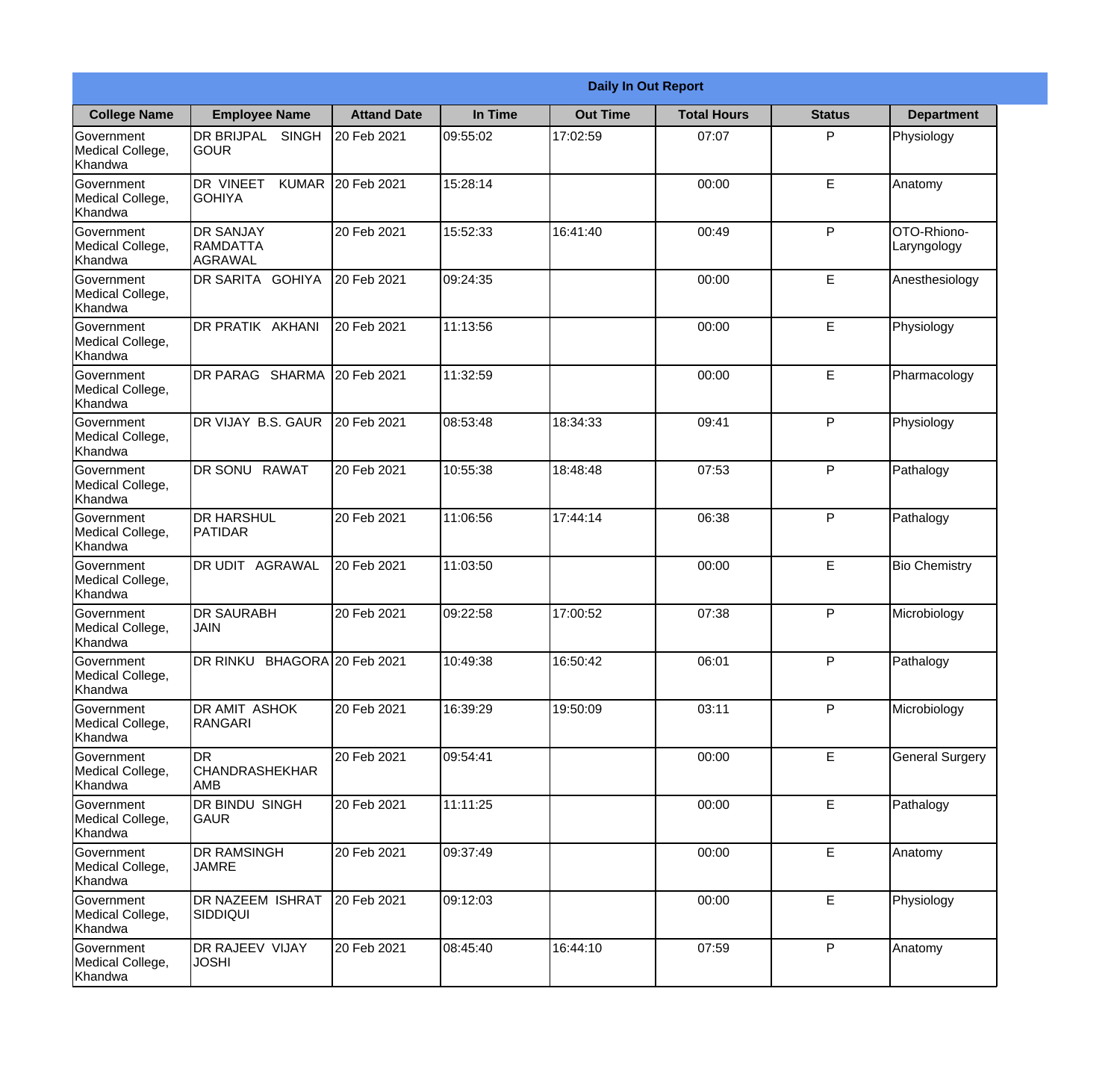| <b>Designation</b>                         | <b>Category</b>     |
|--------------------------------------------|---------------------|
| Demonstrator/Tutor   Non Clinical          |                     |
| Professor                                  | <b>Non Clinical</b> |
| Professor                                  | Clinical            |
| Professor                                  | Clinical            |
| <b>Assistant Professor</b>                 | <b>Non Clinical</b> |
| Professor                                  | Para Clinical       |
| Associate Professor Non Clinical           |                     |
| Demonstrator/Tutor   Para Clinical         |                     |
| <b>Assistant Professor   Para Clinical</b> |                     |
| Associate Professor Non Clinical           |                     |
| Associate Professor   Para Clinical        |                     |
| Assistant Professor   Para Clinical        |                     |
| Professor                                  | Para Clinical       |
| Assistant Professor   Clinical             |                     |
| Associate Professor   Para Clinical        |                     |
| Demonstrator/Tutor   Non Clinical          |                     |
| Professor                                  | Non Clinical        |
| <b>Assistant Professor   Non Clinical</b>  |                     |

## **Daily In Out Report**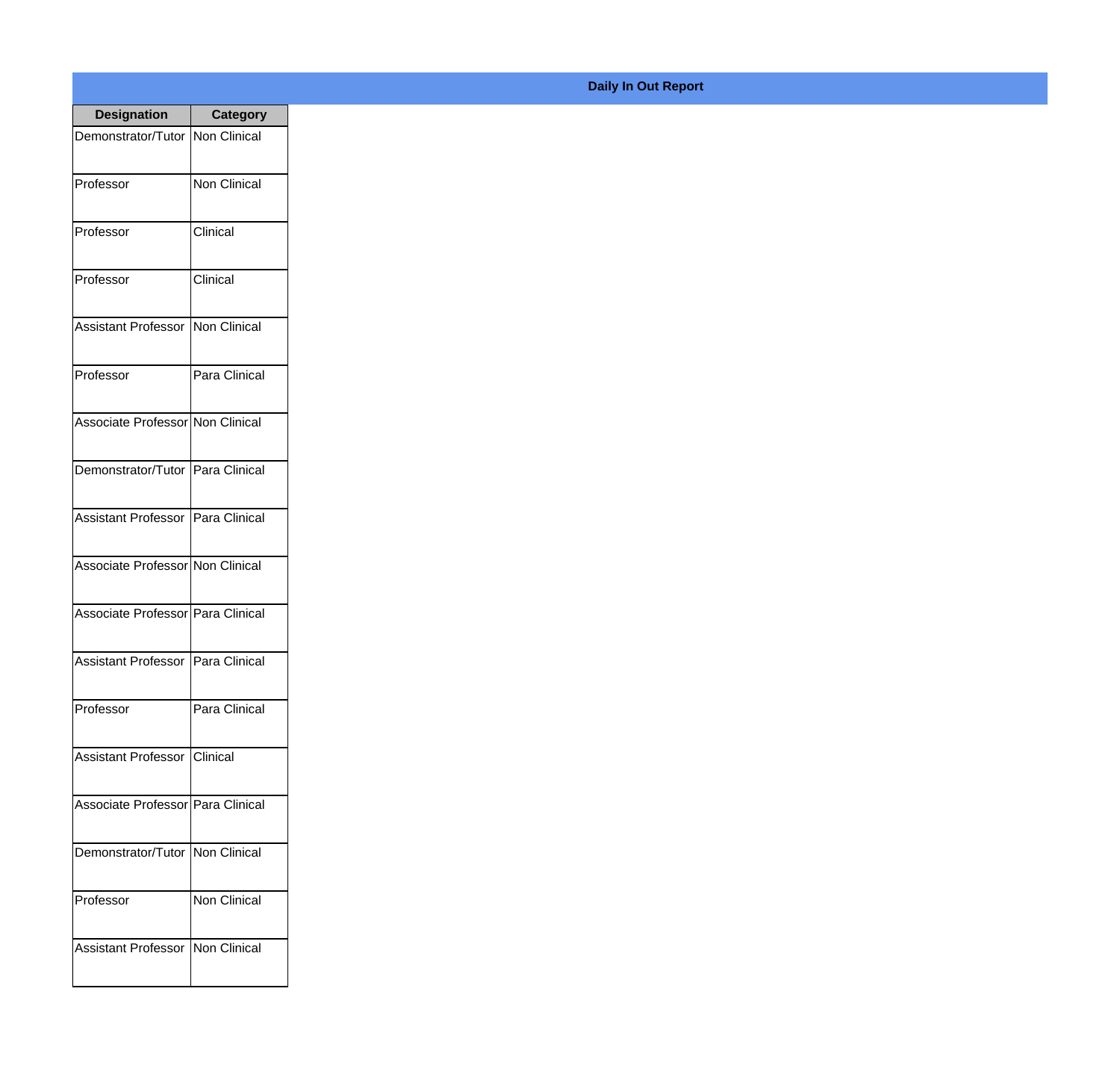|                                                  |                                                       |             |          |          | <b>Daily In Out Report</b> |              |                                           |
|--------------------------------------------------|-------------------------------------------------------|-------------|----------|----------|----------------------------|--------------|-------------------------------------------|
| Government<br>Medical College,<br>Khandwa        | <b>DR DWARKA</b><br><b>PRASAD GOTHRE</b>              | 20 Feb 2021 | 10:43:47 |          | 00:00                      | E            | <b>Bio Chemistry</b>                      |
| Government<br>Medical College,<br>Khandwa        | <b>DR SOUMITRA</b><br><b>SETHIA</b>                   | 20 Feb 2021 | 10:28:47 | 18:42:27 | 08:14                      | $\mathsf{P}$ | Community<br>Medicine                     |
| <b>Government</b><br>Medical College,<br>Khandwa | <b>DR SOURYAKANT</b><br>VARANDANI                     | 20 Feb 2021 | 10:30:43 | 16:17:32 | 05:47                      | $\mathsf{P}$ | Community<br>Medicine                     |
| <b>Government</b><br>Medical College,<br>Khandwa | DR RASHMI YADAV                                       | 20 Feb 2021 | 10:10:34 | 16:44:28 | 06:34                      | $\mathsf{P}$ | Community<br>Medicine                     |
| <b>Government</b><br>Medical College,<br>Khandwa | <b>MR PIYUSH KUMAR</b><br><b>MISHRA</b>               | 20 Feb 2021 | 10:51:01 | 18:56:51 | 08:05                      | $\mathsf{P}$ | Community<br>Medicine                     |
| Government<br>Medical College,<br>Khandwa        | DR SACHIN PARMAR 20 Feb 2021                          |             | 10:48:38 | 19:16:17 | 08:28                      | $\mathsf{P}$ | Community<br>Medicine                     |
| <b>Government</b><br>Medical College,<br>Khandwa | <b>DR SAGAR MEENA</b>                                 | 20 Feb 2021 | 11:52:01 |          | 00:00                      | E            | Forensic<br>Medicine                      |
| <b>Government</b><br>Medical College,<br>Khandwa | <b>DR DURGESH</b><br>SONARE                           | 20 Feb 2021 | 10:19:17 |          | 00:00                      | E            | Dermatology, Ven<br>ereology &<br>Leprosy |
| Government<br>Medical College,<br>Khandwa        | DR MANOJ BALKE                                        | 20 Feb 2021 | 09:33:35 | 15:52:47 | 06:19                      | P            | Ophthalmology                             |
| Government<br>Medical College,<br>Khandwa        | <b>DR GARIMA</b><br><b>AGRAWAL</b><br><b>VARSHNEY</b> | 20 Feb 2021 | 10:09:29 |          | 00:00                      | E            | Paediatrics                               |
| <b>Government</b><br>Medical College,<br>Khandwa | <b>DR SIDDHARTH</b><br><b>BANODE</b>                  | 20 Feb 2021 | 09:22:38 | 16:29:22 | 07:07                      | P            | Pharmacology                              |
| Government<br>Medical College,<br>Khandwa        | <b>DR PRIYA KAPOOR</b><br>KAPOOR                      | 20 Feb 2021 | 09:43:08 | 16:07:28 | 06:24                      | P            | Pathalogy                                 |
| Government<br>Medical College,<br>Khandwa        | DR SAPNA<br><b>MAHESHRAM</b>                          | 20 Feb 2021 | 10:44:30 | 18:02:00 | 07:18                      | P            | Community<br>Medicine                     |
| Government<br>Medical College,<br>Khandwa        | <b>DR SEEMA</b><br><b>SUDHAKARRAO</b><br><b>SUTAY</b> | 20 Feb 2021 | 11:47:15 | 18:23:45 | 06:36                      | P            | Forensic<br>Medicine                      |
| Government<br>Medical College,<br>Khandwa        | DR RAKESH SINGH<br><b>HAZARI</b>                      | 20 Feb 2021 | 14:59:06 |          | 00:00                      | E            | Pathalogy                                 |
| Government<br>Medical College,<br>Khandwa        | DR NISHA<br><b>KAITHWAS</b>                           | 20 Feb 2021 | 10:20:29 | 14:01:07 | 03:41                      | P            | Psychiatry                                |
| Government<br>Medical College,<br>Khandwa        | DR NISHA<br><b>KAITHWAS</b>                           | 20 Feb 2021 | 18:41:06 |          | 03:41                      | P            | Psychiatry                                |
| Government<br>Medical College,<br>Khandwa        | DR ANANT<br><b>TUKARAM PAWAR</b>                      | 20 Feb 2021 | 11:12:57 | 18:42:20 | 07:30                      | P            | Community<br>Medicine                     |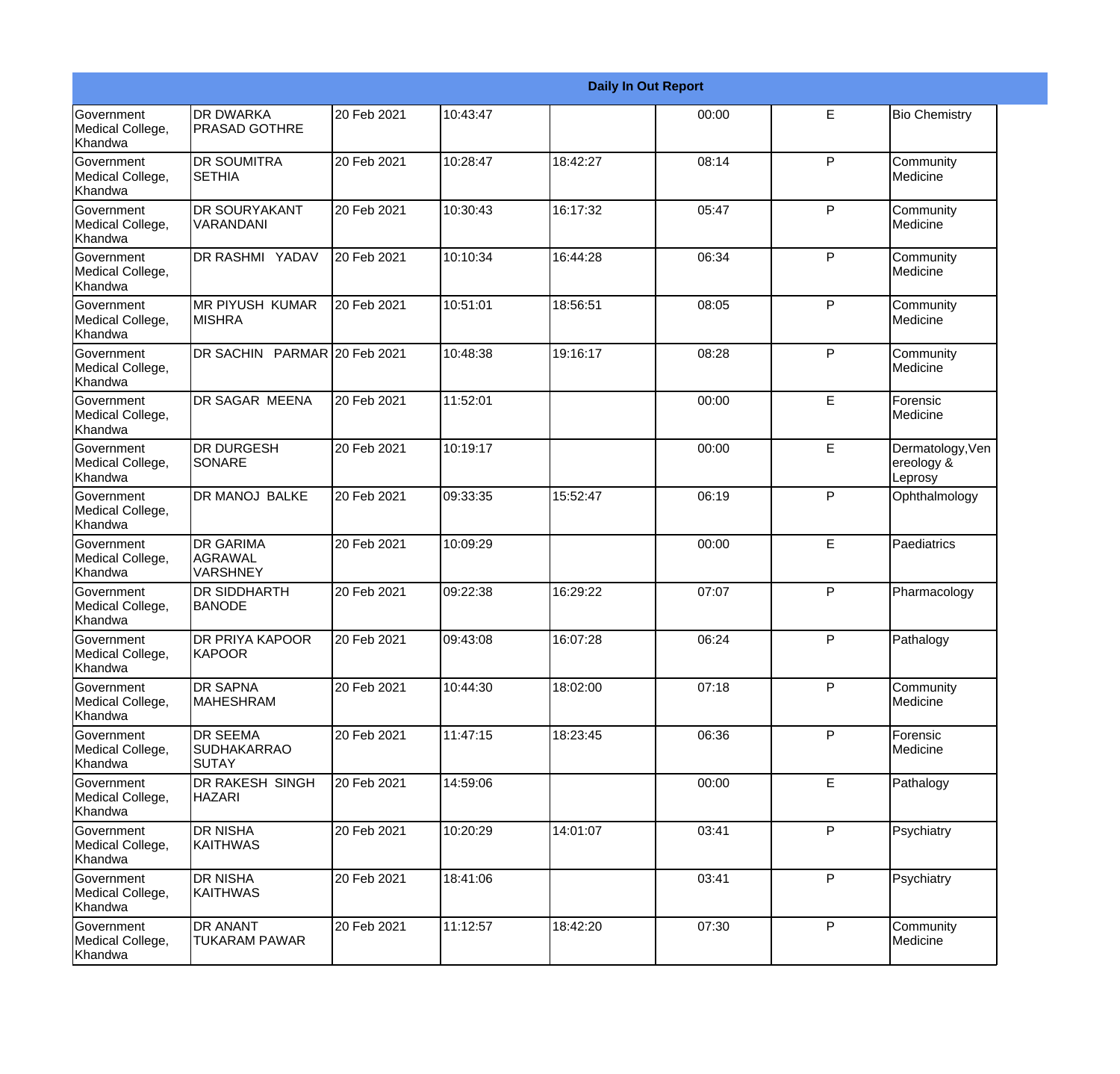| Demonstrator/Tutor Non Clinical   |               |
|-----------------------------------|---------------|
| Assistant Professor Para Clinical |               |
|                                   |               |
| Demonstrator/Tutor Para Clinical  |               |
| Assistant Professor Para Clinical |               |
| Statistician                      | Para Clinical |
| Assistant Professor Para Clinical |               |
| Demonstrator/Tutor Para Clinical  |               |
| Assistant Professor Clinical      |               |
| Assistant Professor Clinical      |               |
| Associate Professor Clinical      |               |
| Associate Professor Para Clinical |               |
|                                   |               |
| Demonstrator/Tutor Para Clinical  |               |
| Associate Professor Para Clinical |               |
| Professor                         | Para Clinical |
| Professor                         | Para Clinical |
| Assistant Professor Clinical      |               |
| Assistant Professor Clinical      |               |
| Professor                         | Para Clinical |
|                                   |               |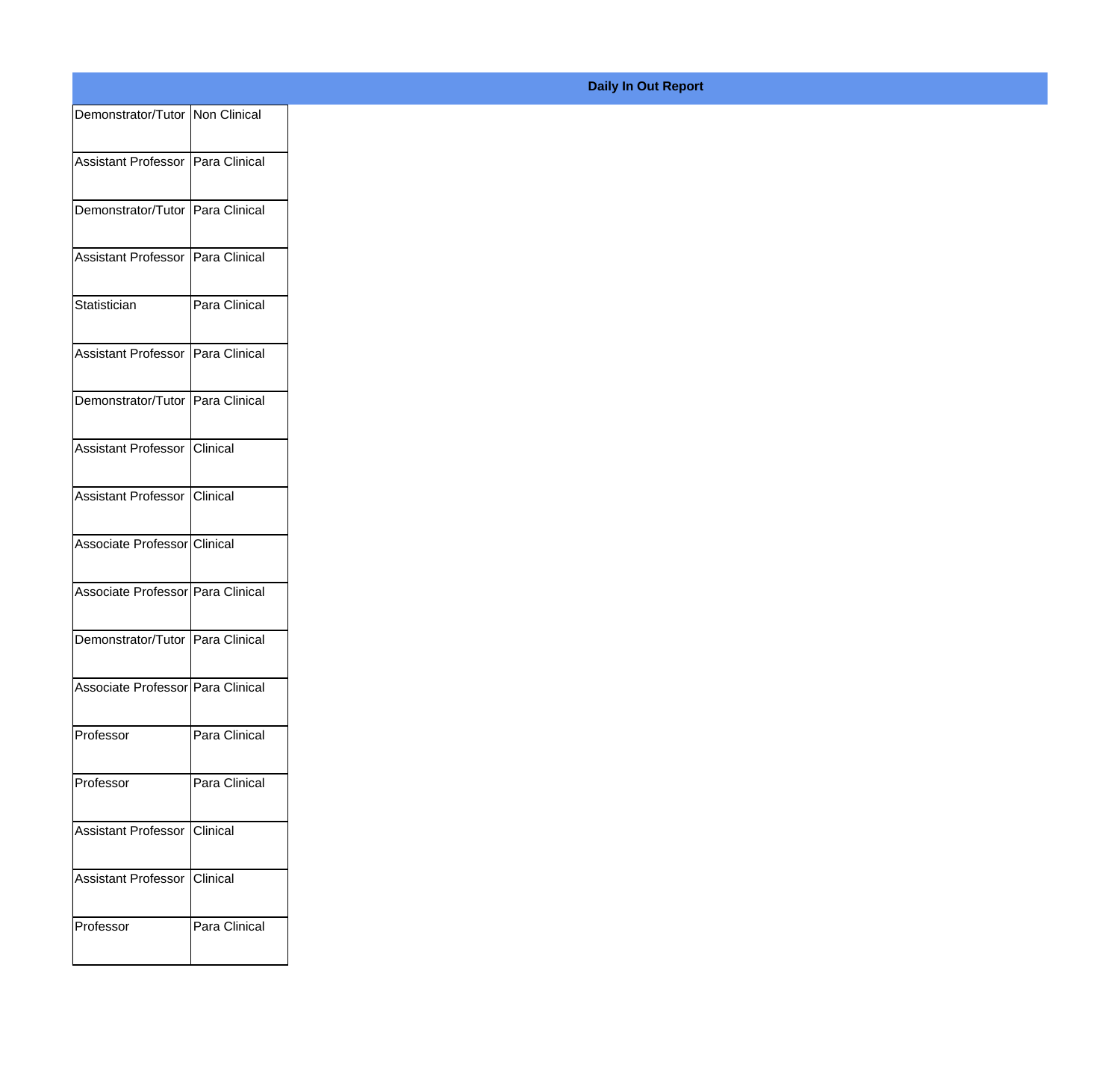|                                                         |                                                       |             |          |          | <b>Daily In Out Report</b> |              |                             |
|---------------------------------------------------------|-------------------------------------------------------|-------------|----------|----------|----------------------------|--------------|-----------------------------|
| Government<br>Medical College,<br>Khandwa               | DR SHAIKH M.KHALIQ 20 Feb 2021                        |             | 11:43:37 |          | 00:00                      | E            | <b>Bio Chemistry</b>        |
| <b>Government</b><br>Medical College,<br>Khandwa        | DR PANKAJ KUMAR 20 Feb 2021<br>JAIN                   |             | 13:07:19 |          | 00:00                      | E            | <b>General Medicine</b>     |
| <b>Government</b><br>Medical College,<br><b>Khandwa</b> | <b>DR RAJU</b>                                        | 20 Feb 2021 | 09:17:33 | 17:32:01 | 08:15                      | P            | Forensic<br>Medicine        |
| <b>Government</b><br>Medical College,<br>Khandwa        | <b>DR MAHENDRA</b><br>PANWAR                          | 20 Feb 2021 | 09:51:52 |          | 00:00                      | E            | Orthopaedics                |
| Government<br>Medical College,<br>Khandwa               | DR AJAY GANGJI                                        | 20 Feb 2021 | 10:28:55 |          | 00:00                      | E            | <b>General Surgery</b>      |
| Government<br>Medical College,<br><b>Khandwa</b>        | <b>DR SITARAM</b><br><b>SOLANKI</b>                   | 20 Feb 2021 | 10:27:43 |          | 00:00                      | E            | Forensic<br>Medicine        |
| Government<br>Medical College,<br>Khandwa               | <b>DR ASHOK</b><br><b>BHAUSAHEB NAJAN</b>             | 20 Feb 2021 | 10:27:33 |          | 00:00                      | E            | Forensic<br>Medicine        |
| Government<br>Medical College,<br>Khandwa               | <b>DR NITESHKUMAR</b><br>KISHORILAL<br><b>RATHORE</b> | 20 Feb 2021 | 10:07:37 | 16:47:47 | 06:40                      | P            | Pharmacology                |
| Government<br>Medical College,<br>Khandwa               | <b>DR SANGEETA</b><br><b>CHINCHOLE</b>                | 20 Feb 2021 | 10:47:48 | 18:48:37 | 08:01                      | $\mathsf{P}$ | Physiology                  |
| <b>Government</b><br>Medical College,<br>Khandwa        | DR SUNIL BAJOLIYA                                     | 20 Feb 2021 | 10:06:34 |          | 00:00                      | E            | OTO-Rhiono-<br>Laryngology  |
| <b>Government</b><br>Medical College,<br>Khandwa        | DR NISHA MANDLOI<br><b>PANWAR</b>                     | 20 Feb 2021 | 09:47:57 |          | 00:00                      | E            | Obstetrics &<br>Gynaecology |
| Government<br>Medical College,<br>Khandwa               | DR NANDINI DIXIT                                      | 20 Feb 2021 | 13:14:09 |          | 00:00                      | E            | Paediatrics                 |
| <b>Government</b><br>Medical College,<br>Khandwa        | <b>DR JITENDRA</b><br><b>AHIRWAR</b>                  | 20 Feb 2021 | 17:32:25 | 17:33:05 | 00:01                      | P            | Pathalogy                   |
| Government<br>Medical College,<br>Khandwa               | <b>DR MUKTESHWARI</b><br><b>GUPTA</b>                 | 20 Feb 2021 | 11:27:47 | 17:33:36 | 06:06                      | P            | Pharmacology                |
| Government<br>Medical College,<br>Khandwa               | DR PURTI AGARWAL<br>SAINI                             | 20 Feb 2021 | 10:43:02 |          | 00:00                      | E            | Pathalogy                   |
| Government<br>Medical College,<br>Khandwa               | DR YASHPAL RAY                                        | 20 Feb 2021 | 10:49:17 |          | 00:00                      | E            | Anatomy                     |
| Government<br>Medical College,<br>Khandwa               | MOHIT GARG                                            | 20 Feb 2021 | 09:38:28 |          | 00:00                      | E            | <b>General Medicine</b>     |
| Government<br>Medical College,<br>Khandwa               | RENU WAGHMARE                                         | 20 Feb 2021 | 11:05:00 | 16:33:11 | 05:28                      | P            | Community<br>Medicine       |